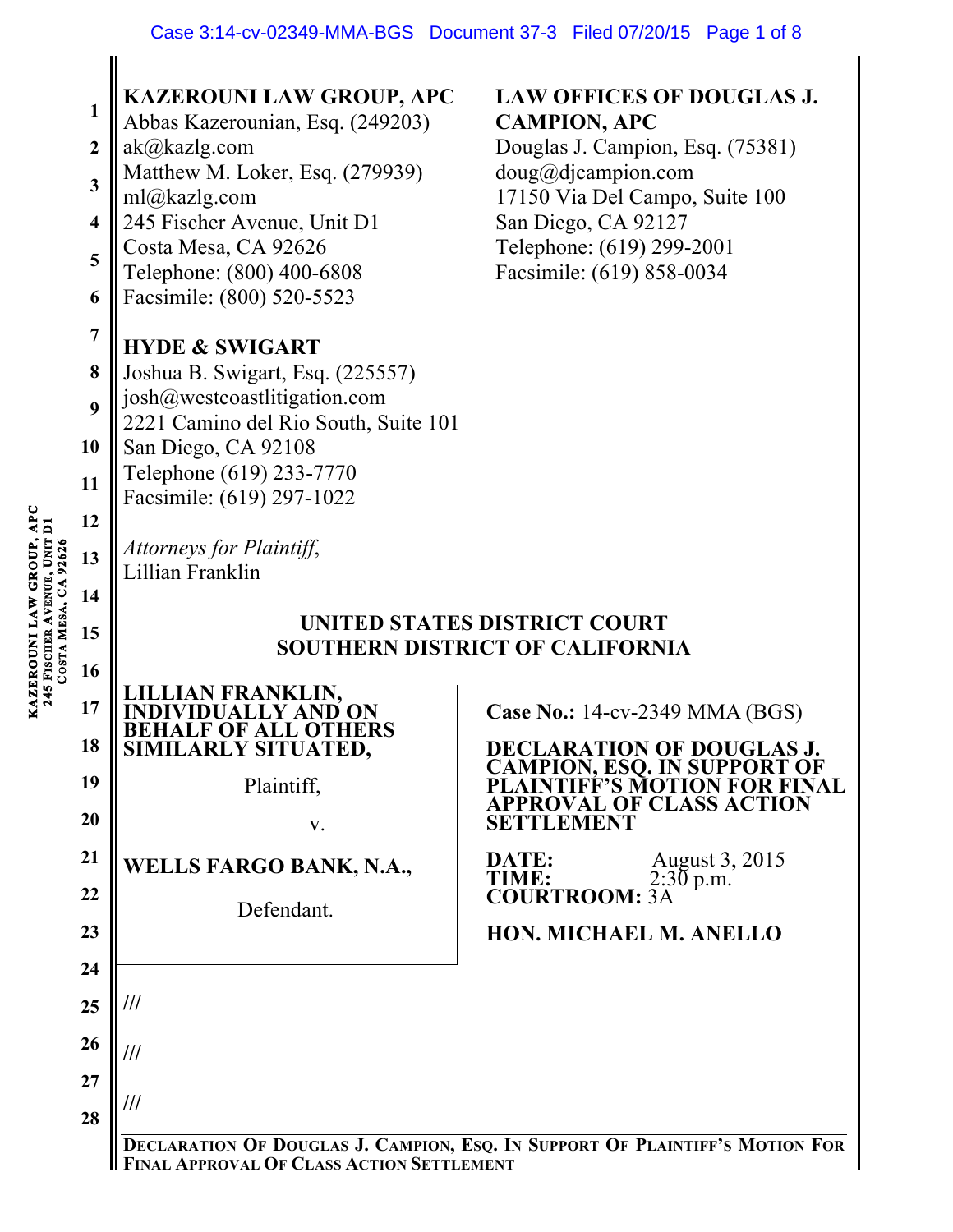# **DECLARATION OF DOUGLAS J. CAMPION, ESQ.**

I, DOUGLAS J. CAMPION, declare:

- 1. I am one of the attorneys for the Plaintiff LILLIAN FRANKLIN in this action, and named as Class Counsel for the Settlement Class in the Court's Order preliminarily approving the settlement. [¶ 5, ECF No. 11]. I submit this declaration in support of Plaintiff's Motion for Final Approval of the Class Action Settlement.
- 2. I am licensed to practice law before this court and all California state courts and all federal courts located in the State of California. If called as a witness, I would competently testify to the matters herein from personal knowledge.

## **SUMMARY OF CASE HISTORY AND SETTLEMENT**

3. I have been involved in every aspect of this case from inception through the present. I submit this declaration in support of the Plaintiff's Motion for Final Approval of Class Action Settlement in which Plaintiff seeks to have the Court approve the agreed-upon settlement fund of \$13,859,103.80 ("common fund"). This common fund will be used to compensate Class Members and will also be used to pay attorneys' fees, litigation costs to Class Counsel, provide an incentive payment to the named Class Representatives, and recoup the costs of notice and claims administration, collectively the "Settlement Costs". Class Counsel are seeking, as described in the previously filed Motion for Preliminary Approval and Motion for Fees and Costs, attorneys' fees of 25% of the common fund. Thus, Class Counsel is seeking \$3,464,775.95 as fees and litigation costs. In addition, Class Counsel also seek to recover a maximum of \$2,987,795.18 in notice and claims administration costs for the ILYM Group, Inc. ("ILYM"), the Claims Administrator. A \$1,500 incentive payment is also sought for the Class Representative. Following the payment of these amounts, each of the 107,134 approved claimants will receive a pro rata distribution of

**1**

**2**

**3**

**4**

**5**

**6**

**7**

**8**

**9**

**10**

**11**

**12**

**13**

**14**

**15**

**16**

**17**

**18**

**19**

**20**

**21**

**22**

**23**

**24**

**25**

**26**

**27**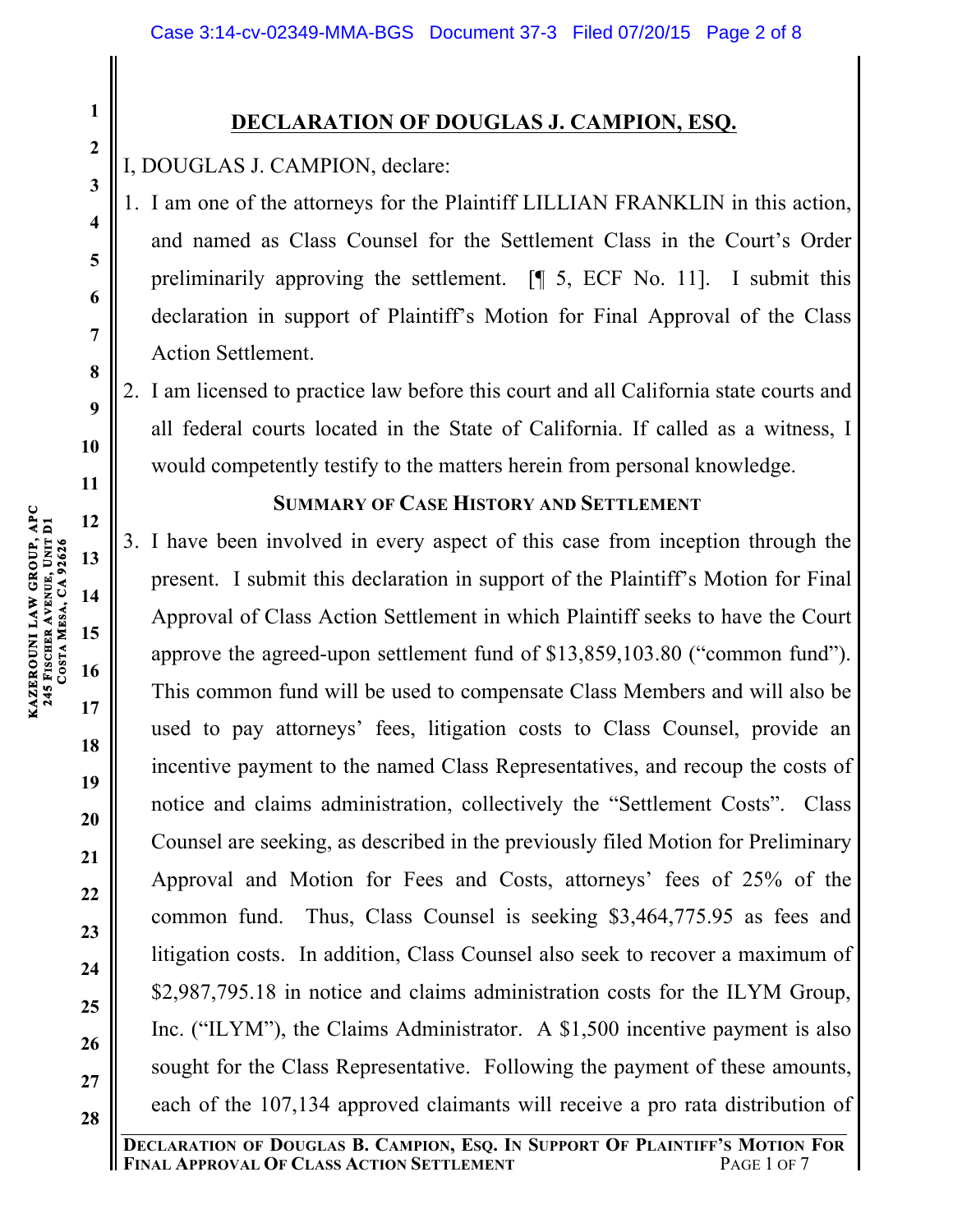the remaining Settlement Fund.

- 4. This matter was brought to the attention of Class Counsel by Plaintiff and the case was initiated in 2014. However, Class Counsel began investigating Defendant's alleged violations at issue in this action in various class actions brought against Defendant in the past.
- 5. After filing this action, Class Counsel and Defendant engaged in extensive negotiations including an exchange of letters, emails, and telephone conversations that thoroughly analyzed the relevant legal, social, and factual issues at issue, and explored the parties' respective positions on the merits of the action and viability of class certification.
- 6. Subsequently, both parties exchanged correspondence, including the exchange of relevant information and documents, lists of phone numbers that received the calls to their cell phones, off-site data used during the class period, and argued their respective positions. The Parties engaged in extensive discovery which was also vital to establishing each Party's position.
- 7. Class Counsel and Defendant exchanged informal discovery, including information pertaining the number of calls made and the number of Class Members, and Class Counsel took a confirmatory deposition of Wells Fargo's Person Most Knowledgeable which satisfactorily confirmed the parameters of the Class, the damages agreed upon, and other information informally exchanged prior to, during and following the mediation process. Class Counsel was able to reaffirm the adequacy, appropriateness, and reasonableness of the settlement. [See Motion for Preliminary Approval, Declaration of Abbas Kazerounian, Ex. 2, Deposition Transcript of Jacob Mou, Dkt. No. 5-10].
- **25 26 27** 8. The Parties filed their Motion for Preliminary Approval of Class Action Settlement on December 22, 2014, and the Court granted preliminary approval in an order dated February 9, 2015.
- **28** 9. The settlement consists of the following:

**1**

**2**

**3**

**4**

**5**

**6**

**7**

**8**

**9**

**10**

**11**

**12**

**13**

**14**

**15**

**16**

**17**

**18**

**19**

**20**

**21**

**22**

**23**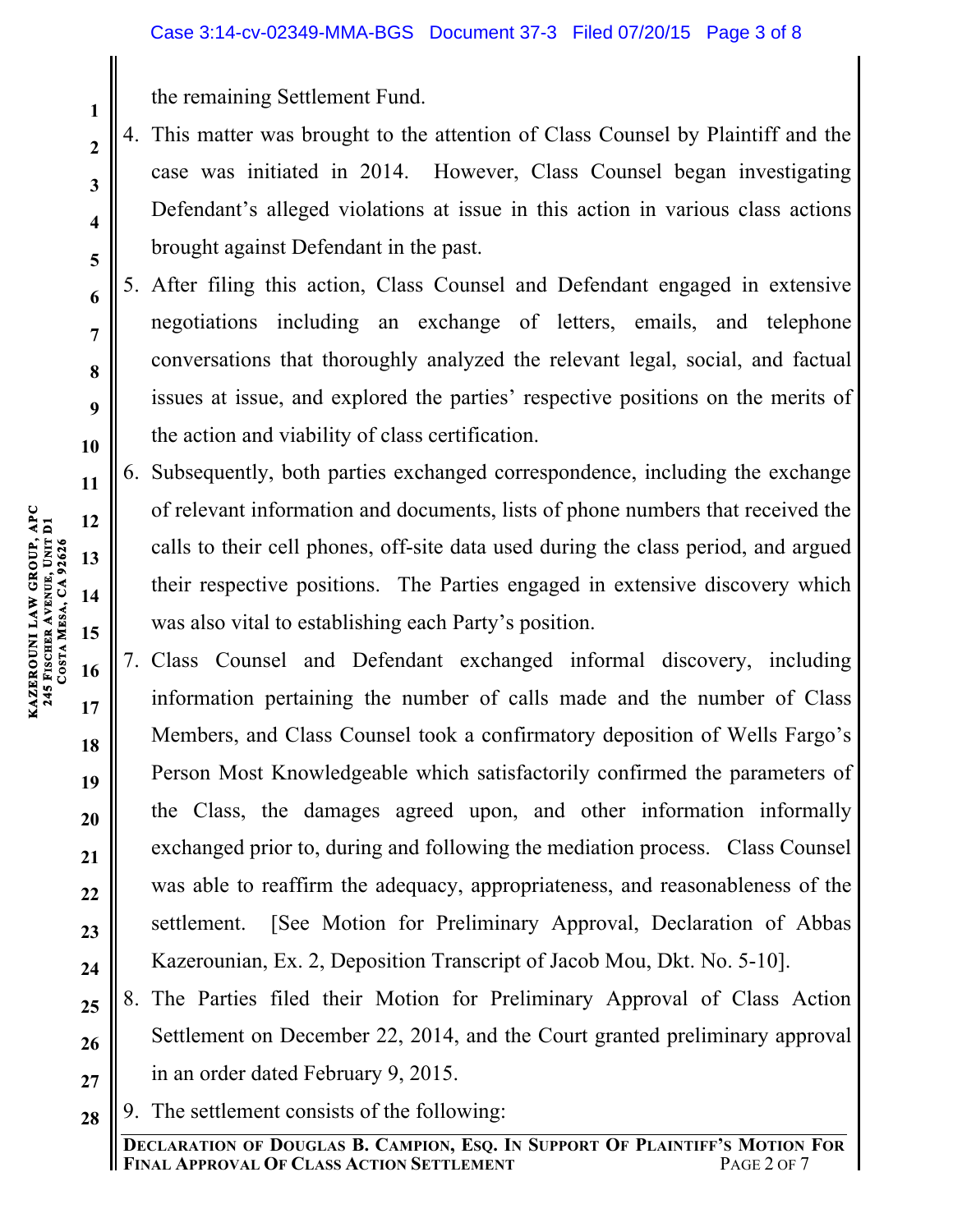### Case 3:14-cv-02349-MMA-BGS Document 37-3 Filed 07/20/15 Page 4 of 8

- a. Defendant shall establish a settlement fund as described above. Any of the Class Members that make a timely claim within the time period provided in the notice to Class Members will receive a pro rata distribution of the fund after attorneys' fees; litigation costs; and, notice costs have been deducted from the total Settlement Fund. There have been 107,134 valid and timely claims filed, with an additional 237 late claims filed to date, for which we are seeking Court approval to pay with the timely filed claims. There are presently 124 deficient claims, and they have been advised of the deficiencies, and some may correct them to make them valid claims. If all requested fees and litigation costs, notice and claims administration costs and the incentive payment are paid from the fund, it is anticipated each claimant will receive approximately \$71.16 as their pro rata share of the Settlement Fund. An exact number will be provided at the hearing once all claims, including additional late filed claims, are received, and the total number of deficient claims that have been corrected is known.
- b. Plaintiff has applied to the Court by separate motion for an incentive award of \$1,500.00 for Plaintiff's service as Class Representative in this action. Any incentive award approved by the Court will be paid from within the Settlement Fund.
- c. The costs of notice and claims administration will be deducted from the Settlement Fund. Said costs are detailed in the ILYM's Declaration filed herewith.
- d. Class Counsel has previously filed a motion to be heard at the same time as the Final Approval hearing for an award of reasonable attorney's fees and costs, in an amount of 25% of the maximum Settlement Fund as attorneys' fees and costs. [ECF No. 20]. In said Motion, Plaintiff requested \$3,464,775.95 in attorneys' fees and costs.

**KAZEROUNI LAW GROUP, APC** 

**245 FISCHER** 

**COSTA** 

**MESA, CA 92626** 

**AVENUE, UNIT D1**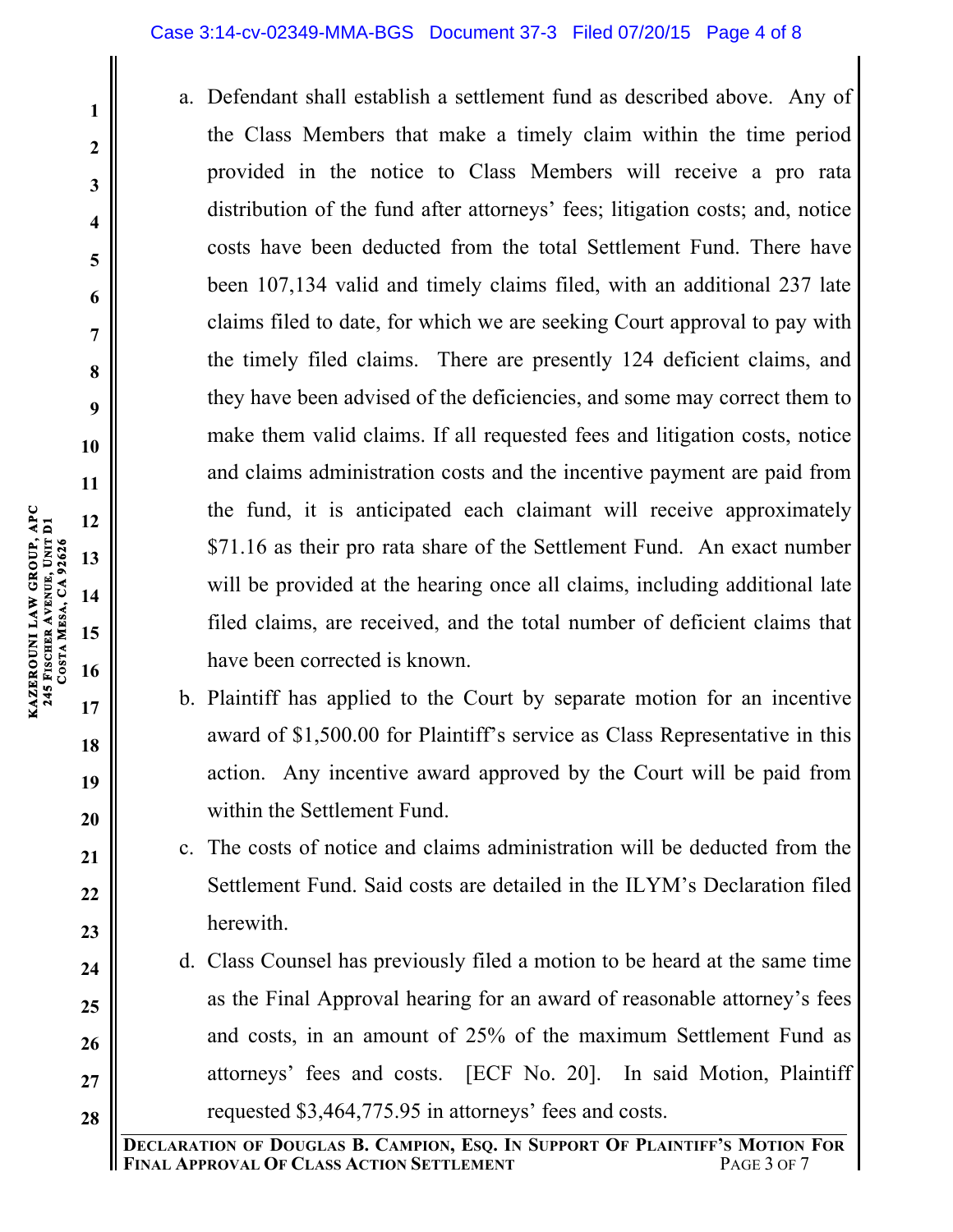10.Taking into account the burdens, uncertainty and risks inherent in this litigation, the Parties have concluded that further prosecution and defense of this action could be protracted, unduly burdensome, and expensive, and that it is desirable, fair, and beneficial to the class that the action now be fully and finally compromised, settled and terminated in the manner and upon the terms and conditions set forth in the Settlement Agreement.

11.The Named Plaintiff and all of Plaintiff's counsel believe that the claims asserted in the Action have merit. However, taking into account the risks of continued litigation, as well as the delays and uncertainties inherent in such litigation and any subsequent appeal, we believe that it is desirable that the Action be fully and finally compromised, settled and terminated now with prejudice, and forever barred pursuant to the terms and conditions set forth in this Settlement Agreement. We have concluded that the terms and conditions of this Settlement Agreement are fair, reasonable and adequate to the proposed class, and that it is in the best interests of the proposed class to settle the Action. I strongly believe, as does each Plaintiff's attorney, that the Settlement should be given final approval.

12.Therefore, Class Counsel is requesting that the Court grant Final Approval to the Settlement.

# **ADEQUACY OF SETTLEMENT**

13.In the Motion for Preliminary Approval, Class Counsel set forth the merits of the settlement and explained its benefits. The adequacy of the Settlement has been confirmed by the response of the Class. Based on the number of objections and the number of requests for exclusion, the reaction of the Class to the Settlement has been extremely positive. Out of 4,074,207 Class Members, only 59 valid opt outs were received, a miniscule amount on a percentage basis. Furthermore, only nine objections in total were received, again, a very small amount, of which most have been withdrawn, or are without merit, as explained

**1**

**2**

**3**

**4**

**5**

**6**

**7**

**8**

**9**

**10**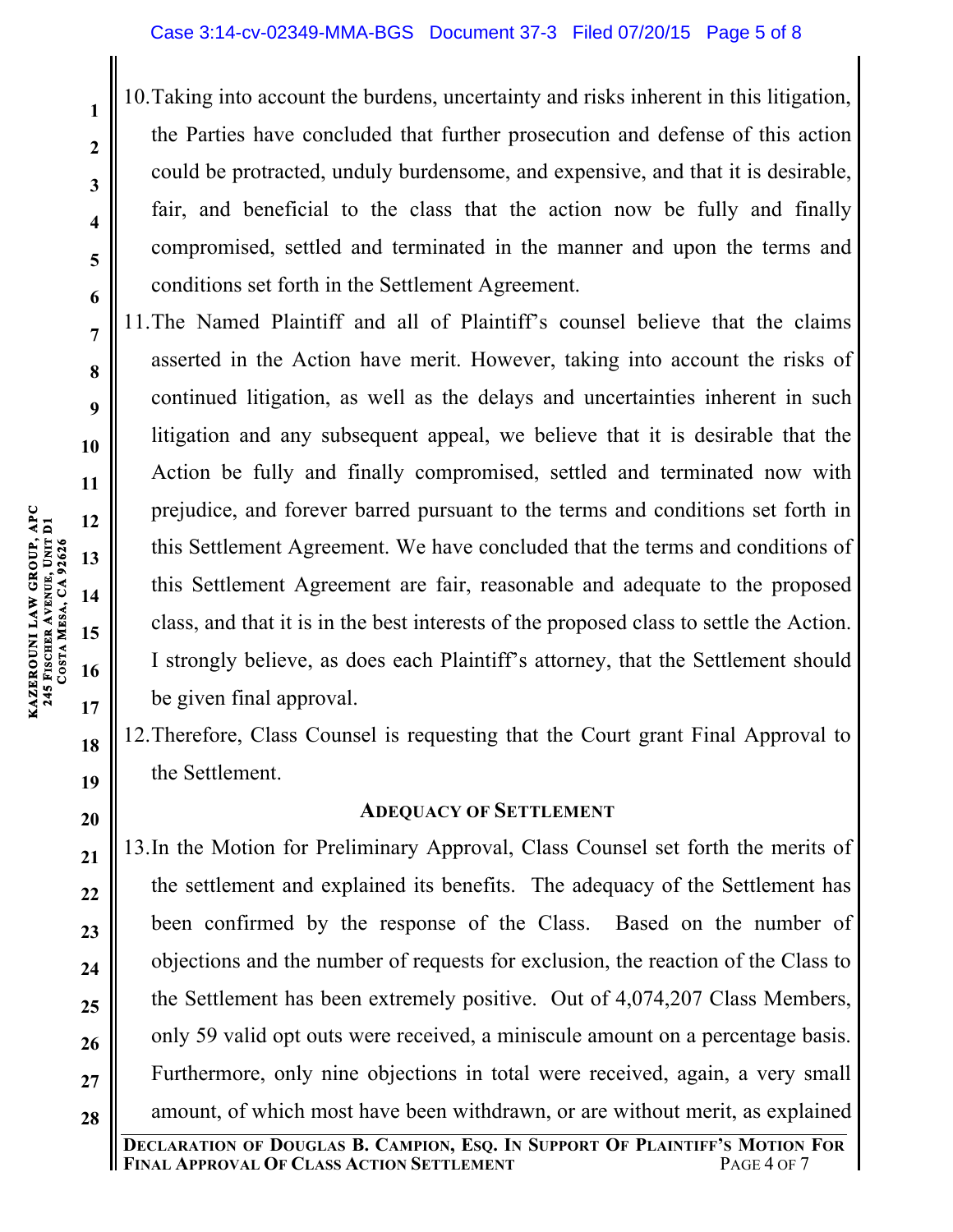### Case 3:14-cv-02349-MMA-BGS Document 37-3 Filed 07/20/15 Page 6 of 8

in the response to the objections filed herewith. We had a very good claims rate of 2.63% which is comparable to most consumer class action response rates. As a result, each Class Member making a claim will receive approximately \$71.16, an amount in the range of acceptable results in a TCPA class action.

14.Furthermore, this is a statutory damages case meaning that no Class Member has lost any money as a result of Defendant's actions. Therefore, the deterrent effect of statutory damages has been met, and the proceeds will be divided among the persons called. In other words, the Class members are not getting a percentage of money they have expended; they are receiving money as statutory damages and/or debt forgiveness as a result of Defendant's violations at issue in this action. Therefore, obtaining a nearly \$14 million settlement for the Class to divide is an exemplary settlement. Each of the more than 107,000 claimants will receive more than \$70.00 in cash for the alleged violations committed by Defendant. As a result, in my opinion, based upon my experience in civil litigation and in litigating class actions, including a substantial number of TCPA class actions, and based upon the facts of this case, the number of class members, and the other circumstances, I believe this settlement is fair and reasonable. Therefore, I believe the settlement merits Court approval.

### **THE CLASS DEFINITION**

The Class definition as approved in the Preliminary Approval Order is as follows: All cell phone users or subscribers to wireless or cellular service within the United States who used or subscribed to telephone numbers to which Wells Fargo placed any calls from November 1, 2009 to September 17, 2014 using any automated dialing technology or artificial or prerecorded voice technology in an effort to collect on a consumer credit card account.

*See* Preliminary Approval Order, ¶ 3, Dkt. No. 11.

**1**

**2**

**3**

**4**

**5**

**6**

**7**

**8**

**9**

**19**

**20**

**21**

**22**

**23**

**24**

**25**

**26**

**27**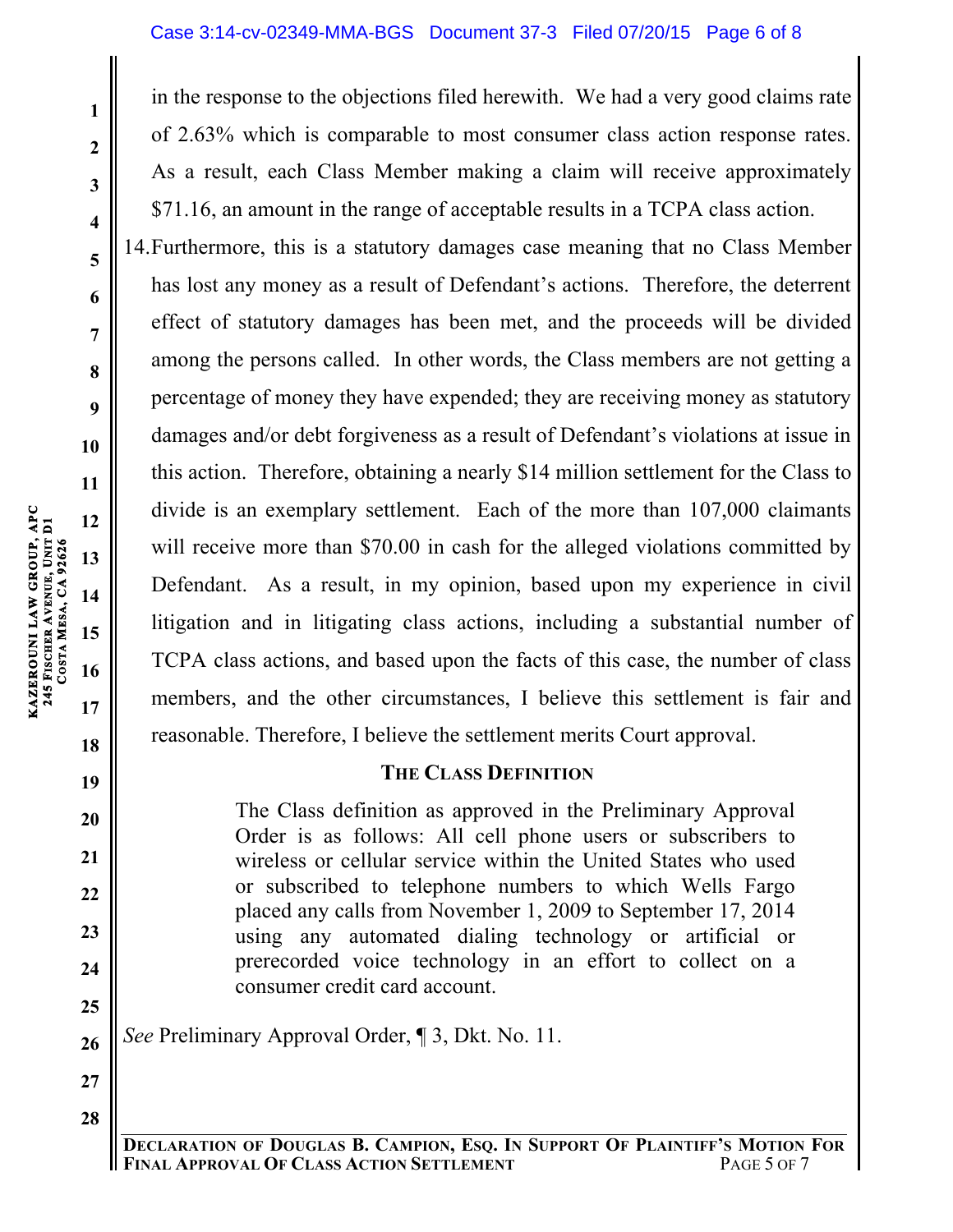### **NOTICE**

15.ILYM will be filing a detailed declaration describing the notice procedures with these Final Approval papers, explaining how the Court's Preliminary Approval Order has been followed and the manner in which notice has been provided.

16.As approved and directed in ¶ 7 of this Court's Order Granting Preliminary Approval, ILYM provided (a) direct mailing; (b) publication notice; (c) internet notice; (d) a settlement call center and, (c) established a dedicated website.

17.Internet notice was provided at www.FranklinWellsFargoTCPA.com. At this address, Class Members could view the publication notice (Short Form Notice), the Long Form Notice, the Claim Form, the Settlement Agreement with Exhibits, the operative Complaint, Plaintiff's request for Attorneys' Fees and Costs with supporting documents, the Order Granting Preliminary Approval and other documents filed with the Court.

## **OPT OUTS AND EXCLUSIONS**

18.Only 59 Class Members have validly elected to opt out of the Parties' Settlement, along with nine invalid attempted opt outs.

### **OBJECTIONS**

19.While nine consumers objected to the Class Settlement, four of these consumers withdrew said objections and opted out after obtaining clarification from Class Counsel as to the terms of the settlement. A dialogue is continuing with other objectors and / or their counsel and there may be further resolution of other objections prior to the Final Approval hearing. Class Counsel will so advise the Court if that occurs.

# **CLAIMS PROCEDURE**

**28** 20.ILYM established easily an easily followed claims procedure agreed upon in the Settlement Agreement that permitted Class Members to file a claim by calling a toll-free 800 telephone number, file a claim online, or submit a claim via mail.

**KAZEROUNI LAW GROUP, APC** 

**245 FISCHER** 

**COSTA** 

**AVENUE, UNIT D1**